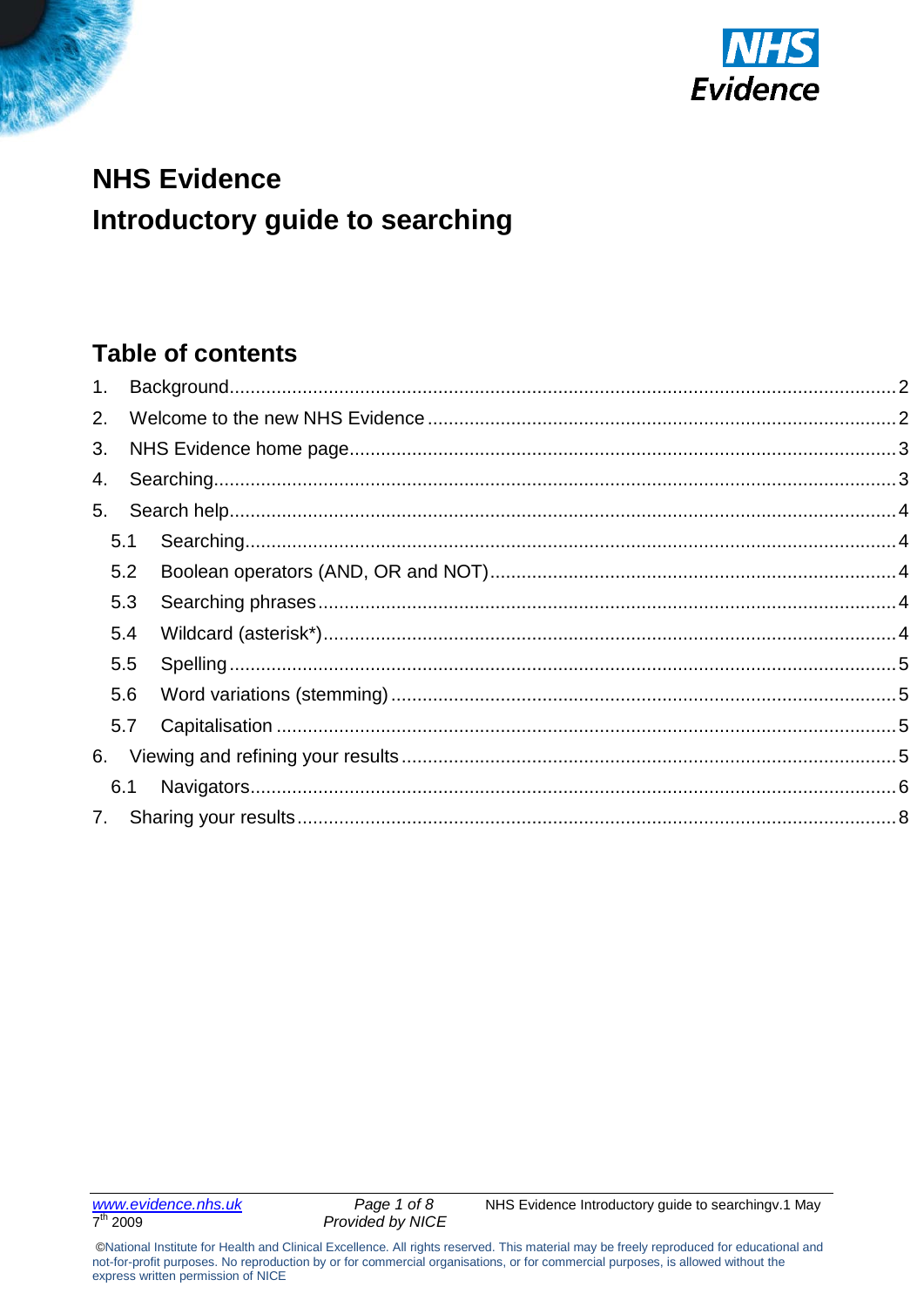

### **Background**

The principle aim of the NHS Evidence service is to provide easy access to a comprehensive evidence base for everyone in health and social care who takes decisions about treatments or the use of resources – including clinicians, public health professionals, commissioners and service managers – thus improving health and patient care. It will build on NICE's significant international reputation for developing high quality evidence-based guidance. It provides access to a range of information types, including primary research literature, practical implementation tools, guidelines and policy documents.

NHS Evidence sorts, sifts and prioritises a vast range of resources.The NHS Evidence home page shown below can be found at **[www.evidence.nhs.uk](http://www.evidence.nhs.uk/)**

| <b>About us</b> | <b>Conduct a Specialist Search</b><br>Evidence in Health and Social Care                    | <b>Feedback</b> | <b>NHS</b><br>Evidence |
|-----------------|---------------------------------------------------------------------------------------------|-----------------|------------------------|
| Q               |                                                                                             |                 | Search                 |
| ▶ Search help   |                                                                                             |                 |                        |
|                 |                                                                                             |                 |                        |
|                 |                                                                                             |                 |                        |
|                 |                                                                                             |                 |                        |
| Sitemap         | <b>Accessibility</b> Legal statement<br><b>Help</b>                                         |                 |                        |
|                 | Copyright @2009 National Institute for Health and Clinical Excellence. All Rights Reserved. |                 |                        |
|                 |                                                                                             |                 | Provided by NICE       |

### <span id="page-1-0"></span>**Welcome to the new NHS Evidence**

The first time you search the NHS Evidence portal you will be presented with the following welcome text. Tick the checkbox "*Do not show this message next time*" then click **Close** if you do not wish to see this on future visits.

### Welcome to the new NHS Evidence search portal This senice provides rapid access to information for everyone work<br>in health and social care -- If helps you search, sort and sift a wide<br>variety of information. It incorporates the former National Library for<br>Neisty of He How to use NHS Evidence search

The search is in many ways similar to those of well-known internet.<br>The search is in many ways similar to those of well-known internet.<br>Search engines. You enter terms in the search box, and results are<br>related with condit Future developments

 $1048 \text{ Eulerca} \text{ in } 10 \text{ eV} \text{ in } 10 \text{ eV} \text{ in } 10 \text{ eV} \text{ in } 10 \text{ eV} \text{ in } 10 \text{ eV} \text{ in } 10 \text{ eV} \text{ in } 10 \text{ eV} \text{ in } 10 \text{ eV} \text{ in } 10 \text{ eV} \text{ in } 10 \text{ eV} \text{ in } 10 \text{ eV} \text{ in } 10 \text{ eV} \text{ in } 10 \text{ eV} \text{ in } 10 \text{ eV} \text{ in } 10 \text{ eV$ Close P Do not show this message next a

#### **Welcome to the new NHS Evidence search portal**

This service provides rapid access to information for everyone working in health and social care – it helps you search, sort and sift a wide variety of information. It incorporates the former National Library for Health website, retaining most of the services with which you may be familiar.

#### **How to use NHS Evidence search**

The search is in many ways similar to those of well-known internet search engines. You enter terms in the search box, and results are returned which contain all the search terms. A feature of NHS Evidence is the use of search 'navigators' which appear on the left of the results page with your initial search results. *Use these 'navigators' to rapidly filter and refine your search results.*

#### **Future developments**

NHS Evidence is still being developed. Over the coming months you will see a number of improvements and additions – including personalisation to help you get to the most relevant information for you, accreditation of reliable sources of information, and access to local examples of best practice and commissioning guides. *To help us improve, please tell us what you think using our online feedback form.*

**Provided by NICE** 

*[www.evidence.nhs.uk](http://www.evidence.nhs.uk/) Page 2 of 8* NHS Evidence Introductory guide to searchingv.1 May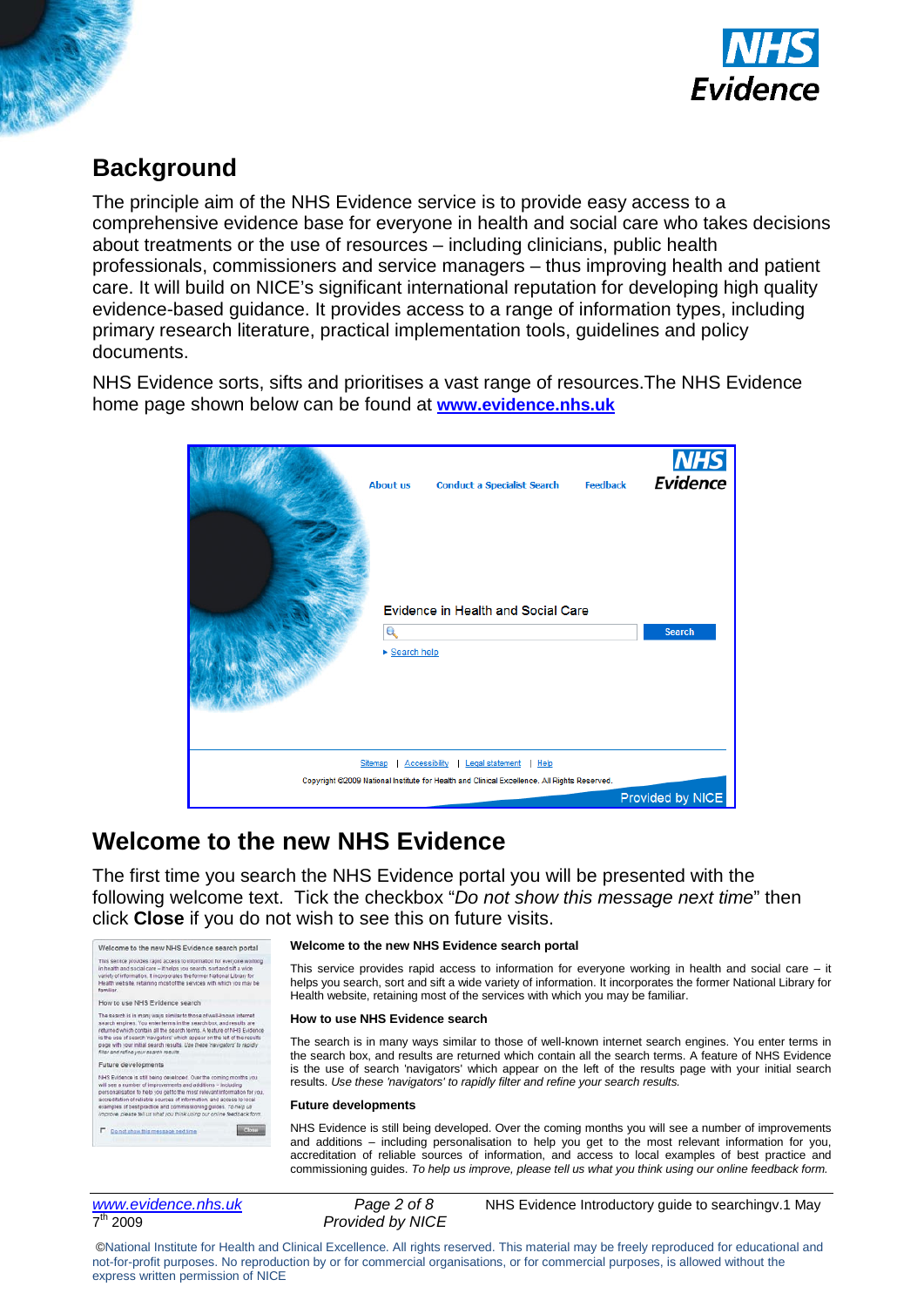



### <span id="page-2-0"></span>**NHS Evidence home page**

#### **[www.evidence.nhs.uk](http://www.evidence.nhs.uk/)**

The home page has been designed to be clear and intuitive. It contains a number of dropdown menus that are worth exploring. Note particularly the **About Us** and **Conduct a Specialist Search** drop-down menus, shown below:



**About Us** includes information on Selecting Information **Sources, Sources by interest area, Specialist Collections, Accreditation, How the search works** and a **Contact us** link. The sources have been sorted into six areas of interest: Clinical, Commissioning, Drugs and Technologies, Education and Learning tools, Public Health and Social Care. These areas are also used when search results are displayed. See **Searching** below.

## **Conduct a Specialist Search Books and Journals**

**Search specialist** databases (HDAS)

**Search Specialist Collections** 

**Login to Athens** 

**Conduct a Specialist Search** has a link to Search Specialist Databases HDAS (**Healthcare Database advanced search)**, a link to the **Athens authentication system** and to the **Specialist collections** (formerly known as Specialist Libraries).

## <span id="page-2-1"></span>**Searching**

Choose your main search terms and enter them into the search box. Simply enter words and phrases to get search results based on your entry, e.g. *early intervention in psychosis* as shown below. NHS Evidence will automatically identify the main terms in your search and return results based on these. In the example used, the main terms are shown highlighted in the results, with the word "in" being ignored:

**Provided by NICE** 

*[www.evidence.nhs.uk](http://www.evidence.nhs.uk/) Page 3 of 8* NHS Evidence Introductory guide to searchingv.1 May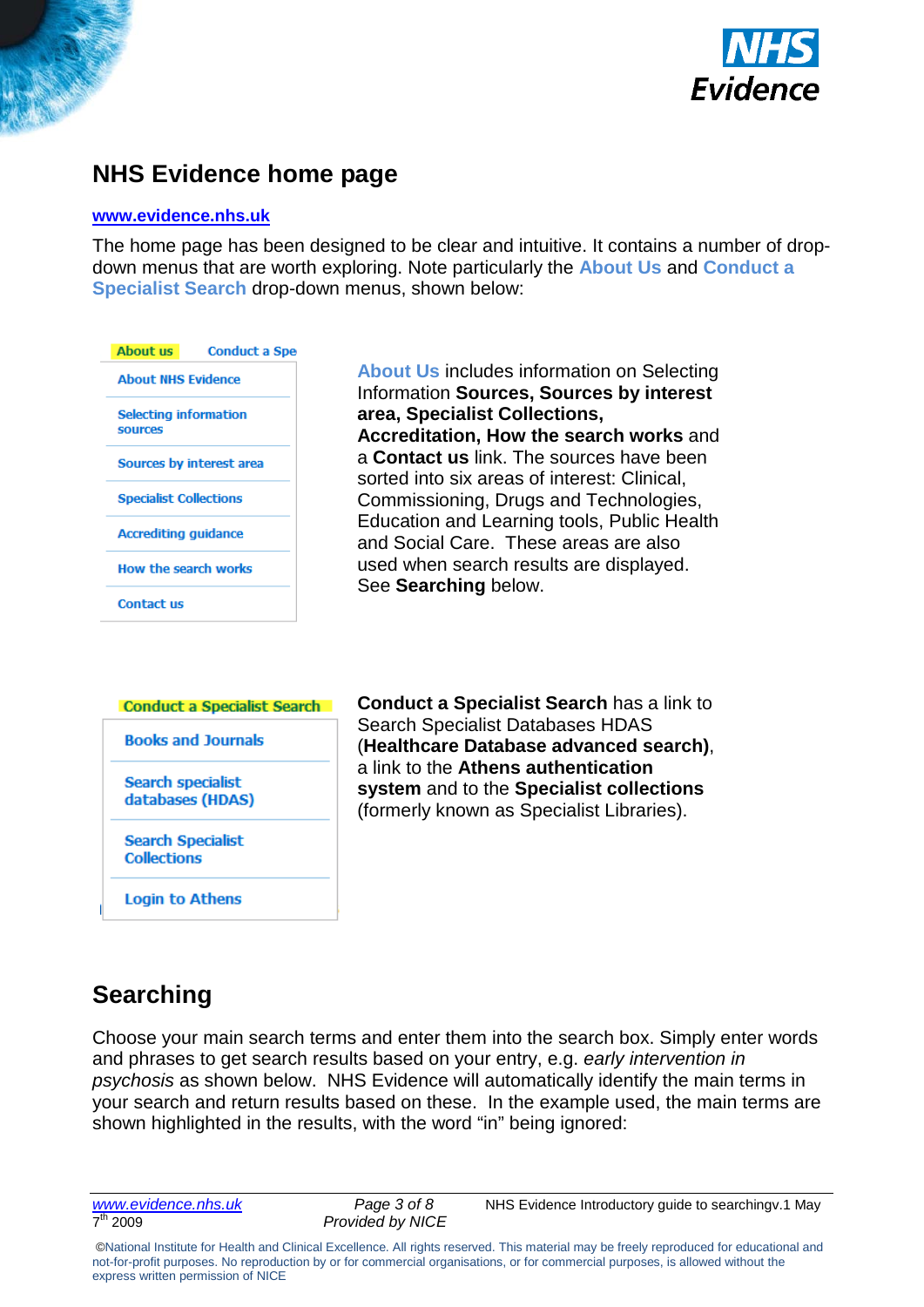

| Evidence in Health and Social Care |               |  |  |  |
|------------------------------------|---------------|--|--|--|
| e early intervention in psychosis  | <b>Search</b> |  |  |  |
| $\triangleright$ Search help       |               |  |  |  |

### <span id="page-3-0"></span>**Search help**

Clicking on **Search help** beneath the main search box will link you to the additional search tips reproduced below:

### <span id="page-3-1"></span>**Searching**

NHS Evidence provides a simple search of many sources of clinical and social care information. The search can be freely accessed without the need for logging in, and the full text of the search results can be also be freely obtained in most cases.

The search will be in many ways familiar to users of well-known internet search engines. You enter terms in the search box, and results are returned which contain all the search terms.

### <span id="page-3-2"></span>**Boolean operators (AND, OR and NOT)**

By default the terms are combined with AND. For example a search for **bell's palsy** will actually be performing the following search **bells** AND **palsy** and so will find documents containing both words wherever they occur.

You can use the OR operator to find alternative terms. For example, search for ("allergic rhinitis" OR hayfever OR "hay fever").

You can also narrow your search to exclude words by using the NOT operator, for example: NSAIDS **NOT** aspirin.

#### <span id="page-3-3"></span>**Searching phrases**

To search for an exact phrase just put quotation marks around the phrase. For example, searching for "bell's palsy" will return only those documents where that exact phrase appears.

### <span id="page-3-4"></span>**Wildcard (asterisk\*)**

You can use a wildcard to find all variations of a word: for example **surg\*** will find surg*eon*, surg*ery* and surg*ical*. If you don't use the asterisk and search only on **surg**, you will only pick up resources that use the abbreviation **surg. e.g.** 

**[Guideline 43 References](http://www.sign.ac.uk/guidelines/fulltext/43/references.html)**...clinical follow up. Int J Oral Maxillofac **Surg** 1989; 18: 277-80. [Back] ...adults: a 10 year longitudinal study. Oral **Surg** Oral Med Oral Pathol1989; 68: 9-13...Research Group study. Br J Oral Maxillofac **Surg** 1992; 30: 78-82. [Back] ...

Note that 'stemming' (word variations – see below) is applied where appropriate so you do not have to use a wildcard to search for a plural form as well.

| www.evidence.nhs.uk | Page 4 of 8             | NHS Evidence Introductory guide to searchingv.1 May |
|---------------------|-------------------------|-----------------------------------------------------|
| $7^{th}$ 2009       | <b>Provided by NICE</b> |                                                     |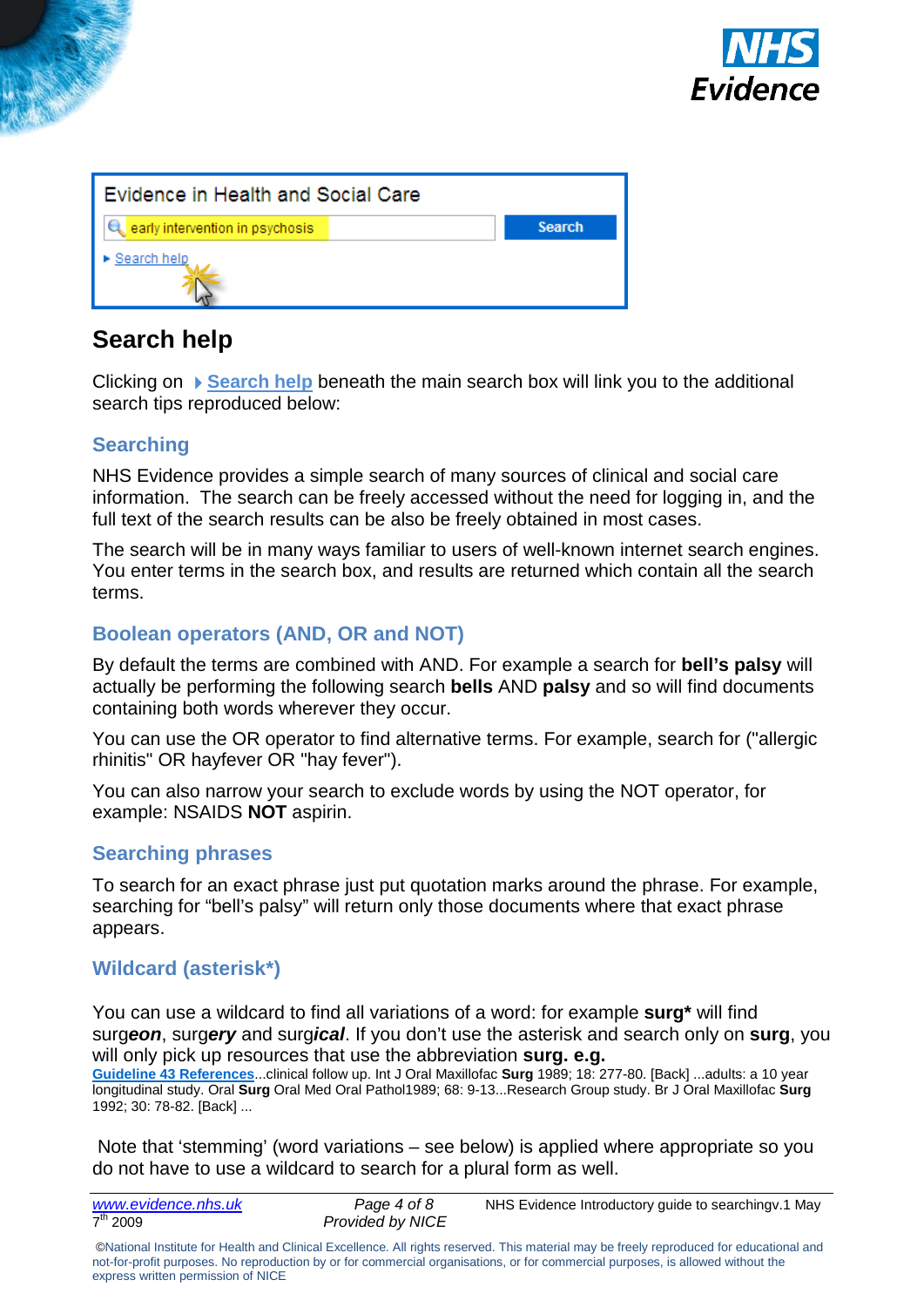

### <span id="page-4-0"></span>**Spelling**

As well as the normal English language dictionary search terms will also be checked against our medical dictionary for accuracy. Should a term be slightly misspelled you will be offered suggestions for correct spelling.

#### <span id="page-4-1"></span>**Word variations (stemming)**

When appropriate our search engine will automatically search for words that are similar to some or all of your search terms. For example, if you search for "strategies" our search engine will also search for related variations such as "strategy". Any variants of your terms that were searched for will be highlighted in the snippet of text accompanying each result.

### <span id="page-4-2"></span>**Capitalisation**

Our searches are not case sensitive. Therefore regardless of whether you use upper case, lower case or a combination of both our search engine will automatically search for all versions. This also applies to the Boolean operators.

### <span id="page-4-3"></span>**Viewing and refining your results**

When you run a search the Search Results page is displayed. The title of each result is a link to the full text article on the source site. Many articles also have a link called Read Summary which allows you to read an abstract before going to the full text.



**Provided by NICE** 

*[www.evidence.nhs.uk](http://www.evidence.nhs.uk/) Page 5 of 8* NHS Evidence Introductory guide to searchingv.1 May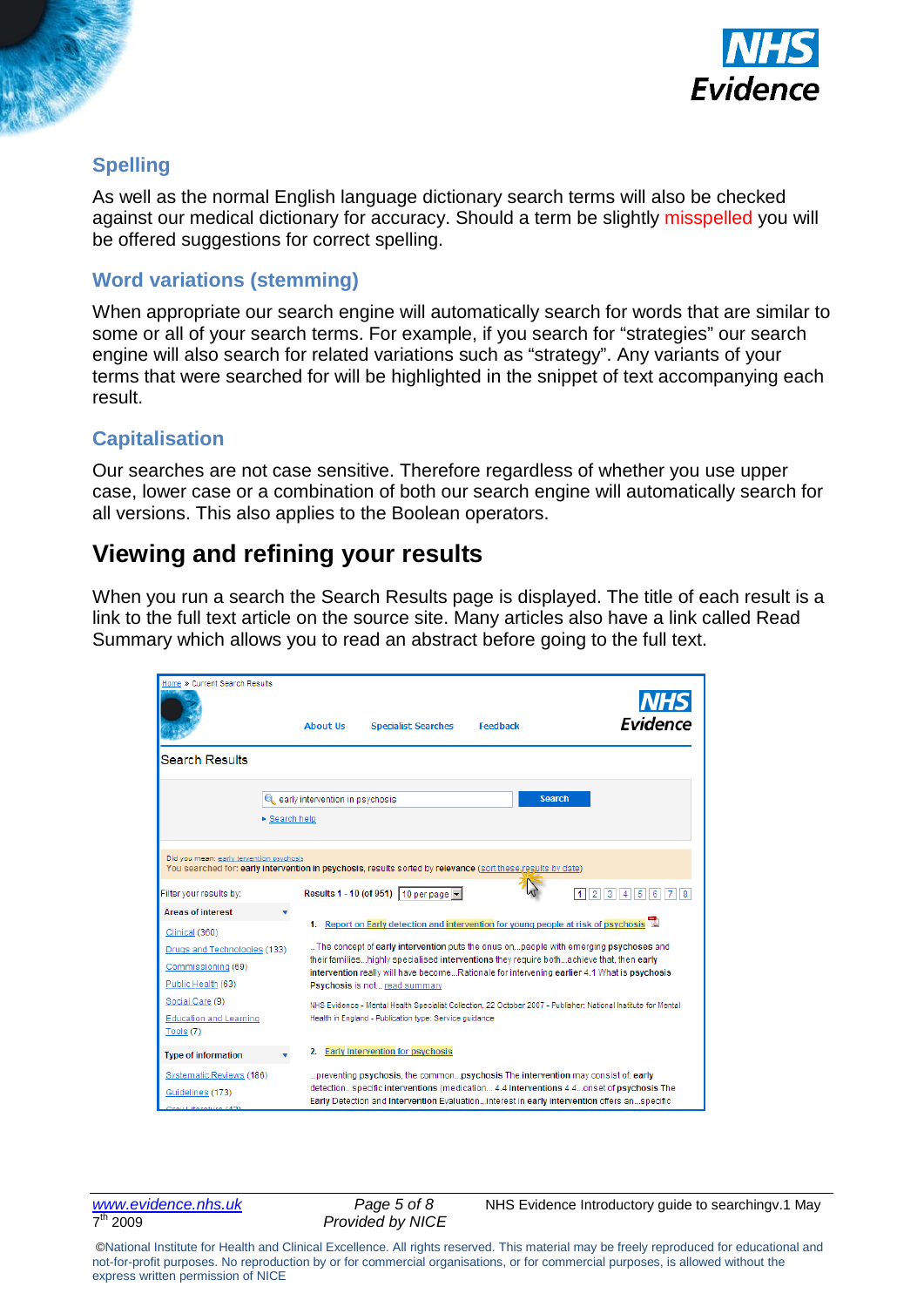



The search results will be displayed in order of relevancy: the most 'relevant' results appearing at the top. NHS Evidence aims to enable you to find what you are looking for on the first page.

As with many well-known search engines, relevancy takes into account factors such as how frequently the search terms appear and how significant the occurrences are. For example, occurrences in the title or abstract are considered more important than in the full text.

NHS Evidence also ranks results based on the relative hierarchy of evidence with Guidelines and Commissioning Guides being promoted above Primary Research articles for example. This means you are presented first with the best evidence available for your search.

The results are displayed by relevancy by default, but you can also choose to display them ordered by Publication Date with the most recent at the top, by clicking on the "sort these results by date" filter.

#### <span id="page-5-0"></span>**Navigators**

You can also extend or refine your search from the Search Results page. Use the results filters – or Navigators - on the left hand side of the page to examine the numbers of results returned for different "Areas of interest", "Types of information", "Clinical queries", "Sources" or "Medicines". You can click on any of these to limit your search to these results. You can also add other selections to limit your results still further.

| Home » Current Search Results                      | <b>NHS</b><br><b>Evidence</b><br><b>Feedback</b><br><b>About Us</b><br><b>Specialist Searches</b>                                                                                      |                              |
|----------------------------------------------------|----------------------------------------------------------------------------------------------------------------------------------------------------------------------------------------|------------------------------|
| <b>Search Results</b>                              |                                                                                                                                                                                        | Email results to a colleague |
|                                                    |                                                                                                                                                                                        | From name                    |
| $\triangleright$ Search help                       | early intervention in psychosis<br><b>Search</b>                                                                                                                                       | From email address           |
| <b>Navigators</b><br>Did yo<br>chosis              | <b>Search Results</b>                                                                                                                                                                  | To name                      |
| You                                                | vention i<br>relevance (sort these results by date)                                                                                                                                    | To email address             |
| Filter vour results by:                            | Results 1 - 10 (of 947) 10 per page v<br>1231456778                                                                                                                                    |                              |
| <b>Areas of interest</b>                           | 1. Report on Early detection and intervention for young people at risk of psychosis                                                                                                    | 5RP                          |
| Clinical (360)                                     |                                                                                                                                                                                        | Type the code shown above:   |
| Drugs and Technologies (136)<br>Commissioning (69) | The concept of early intervention puts the onus onpeople with emerging psychoses and<br>their familieshighly specialised interventions they require bothachieve that, then early       | I have read and agree to the |
| Public Health (63)                                 | intervention really will have becomeRationale for intervening earlier 4.1 What is psychosis<br>Psychosis is not read summary                                                           | email terms and conditions   |
| Social Care (9)                                    | NHS Evidence - Mental Health Specialist Collection, 22 October 2007 - Publisher: National Institute for Mental                                                                         | Send                         |
| <b>Education and Learning</b>                      | Health in England - Publication type: Service guidance                                                                                                                                 |                              |
| Tools $(7)$                                        |                                                                                                                                                                                        |                              |
| <b>Type of information</b>                         | 2. Early Intervention for psychosis                                                                                                                                                    |                              |
| Systematic Reviews (190)                           | "preventing psychosis, the commonpsychosis The intervention may consist of: early                                                                                                      |                              |
| Guidelines (173)                                   | detectionspecific interventions (medication 4.4 Interventions 4.4onset of psychosis The<br>Early Detection and Intervention Evaluationinterest in early intervention offers anspecific |                              |
| <b>Health Technology</b>                           | Yevent needledevelow and minoris and if read summar<br>interventi <sup>2</sup>                                                                                                         |                              |

The selections appear in the pink bar at the top you can click on these in any order to remove them from your search.

**Provided by NICE** 

*[www.evidence.nhs.uk](http://www.evidence.nhs.uk/) Page 6 of 8* NHS Evidence Introductory guide to searchingv.1 May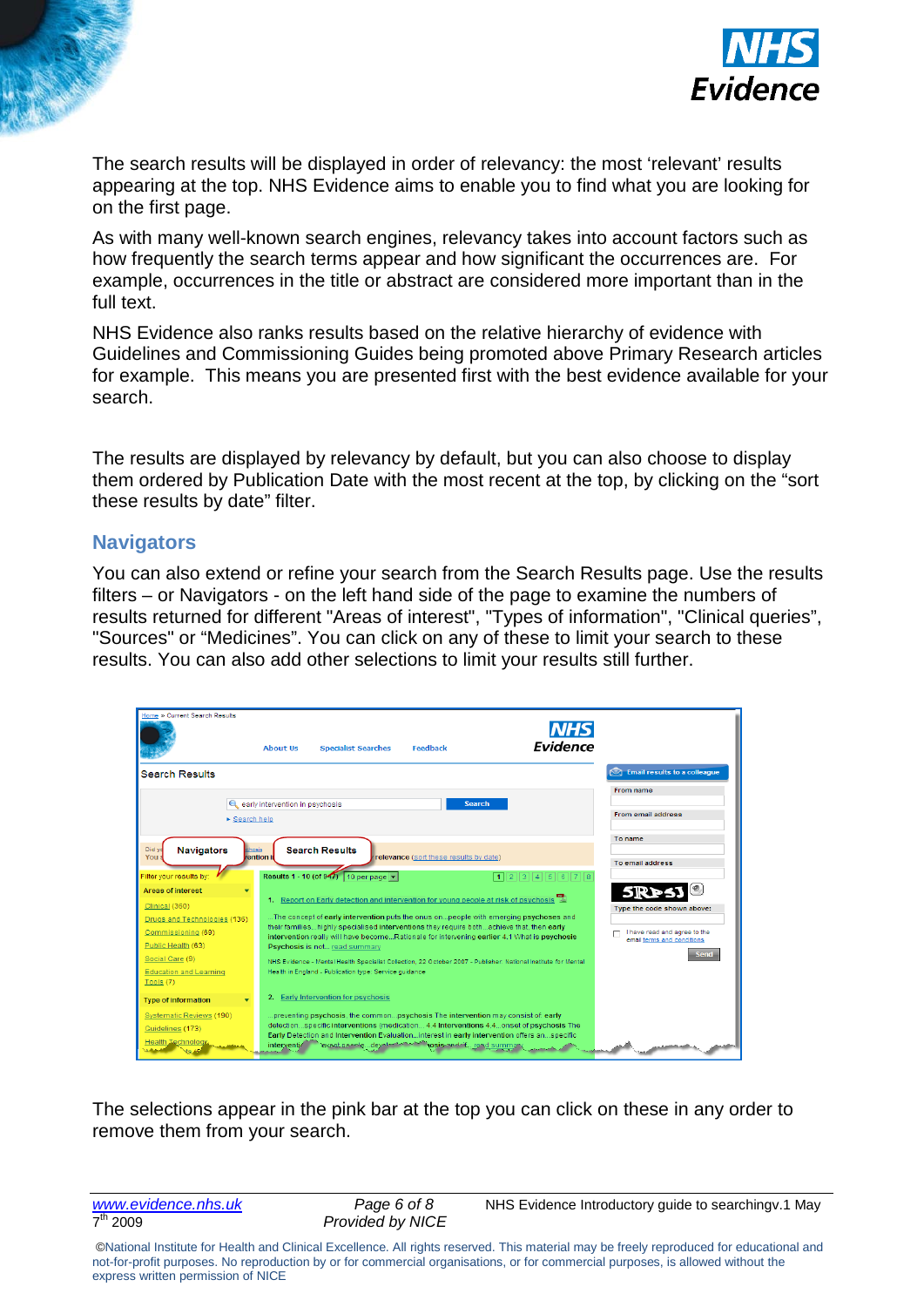



You can use these 'navigators' to filter and refine your search results. The broad 'navigator' categories are Areas of Interest, Types of Information, Clinical Queries, Sources and Medicines and Devices. Each option within the categories indicates how many results within your existing results set have been assigned to that category, and clicking on an option narrows the search to just display those results. You can combine several selections to produce a really focussed final results set, without having to think of extremely specific search terms before you start.

Continuing with the example of *early intervention in psychosis*:

| Search terms:     | early intervention in psychosis         |
|-------------------|-----------------------------------------|
| First navigator:  | Area of Interest $\rightarrow$ Clinical |
| Second navigator: | Sources→ Cochrane                       |

The selected navigator options now appear in a pink bar below the search terms and are labelled as **Current Search Filters**.

| You searched for: early intervention in psychosis, results sorted by relevance (sort these results by date) |                   |                                                                                                                                                                             |                 |  |  |
|-------------------------------------------------------------------------------------------------------------|-------------------|-----------------------------------------------------------------------------------------------------------------------------------------------------------------------------|-----------------|--|--|
| <b>Current search filters:</b>                                                                              | <b>Clinical x</b> | Cochrane x                                                                                                                                                                  |                 |  |  |
| Filter your results by:                                                                                     |                   | Results 1 - 10 (of 168)   10 per page $\blacktriangleright$                                                                                                                 | 1 2 3 4 5 6 7 8 |  |  |
| <b>Areas of interest</b>                                                                                    |                   | <b>Early Intervention for psychosis</b><br>1.                                                                                                                               |                 |  |  |
| Type of information                                                                                         |                   |                                                                                                                                                                             |                 |  |  |
| Systematic Reviews (168)                                                                                    |                   | preventing psychosis, the commonpsychosis The intervention may consist of: early<br>detectionspecific interventions (medication 4.4 Interventions 4.4onset of psychosis The |                 |  |  |
| <b>Clinical Query</b>                                                                                       |                   | Early Detection and Intervention Evaluationinterest in early intervention offers anspecific<br>interventions prevent peopledeveloping psychosis and, if read summary        |                 |  |  |
| Therapy (168)                                                                                               |                   | - Cochrane Database of Systematic Reviews, 18 October 2006 - Publisher: John Wiley & Sons, Ltd                                                                              |                 |  |  |
| Etiology (167)                                                                                              |                   | Publication type: Systematic reviews                                                                                                                                        |                 |  |  |
| Diagnosis (161)                                                                                             |                   |                                                                                                                                                                             |                 |  |  |
| Symptoms (85)                                                                                               |                   | Interventions for helping people recognise early signs of recurrence in bipolar disorder                                                                                    |                 |  |  |
|                                                                                                             |                   |                                                                                                                                                                             |                 |  |  |

You can remove the filters you have applied in any order by clicking on the **x** in the corner of each box individually. Note that only the options which have results for your search will be displayed within the navigation filters (for example, zero returns will not be displayed).

The title of each search result is a link to the full text on the source site. There may also be a link to read a Summary page on the NHS Evidence site which gives you more information about an article to assist you to decide whether to open the full text.

| Results 1 - 10 (of 168)   10 per page                                                                                                                                                                                                                                                                                                                                              | -5<br>6<br>з<br>$-4$ |
|------------------------------------------------------------------------------------------------------------------------------------------------------------------------------------------------------------------------------------------------------------------------------------------------------------------------------------------------------------------------------------|----------------------|
| Early Intervention for psychosis<br>preventing psychosis, commonpsychosis The intervention may consist of early<br>detectionspecific interventions (medication 4.4 Interventions 4.4onset of psychosis The<br>Early Detection and Intervention Evaluationinterest in early intervention offers anspecific<br>interventions prevent peopledeveloping psychosis and, if read summary |                      |
| - Cochrane Database of Systematic Reviews, 18 October 2006 - Publisher: John Wiley & Sons, Ltd<br>Publication type: Systematic reviews                                                                                                                                                                                                                                             |                      |

From the search results page you can also:

- Re-order your search results by publication date instead of by relevance
- Change the number of results displayed from the default of 10 to 20, 30, 40 or 50.

| www.evidence.nhs.uk | Page 7 of 8             | NHS Evidence Introductory guide to searchingv.1 May |
|---------------------|-------------------------|-----------------------------------------------------|
| $7^{th}$ 2009       | <b>Provided by NICE</b> |                                                     |